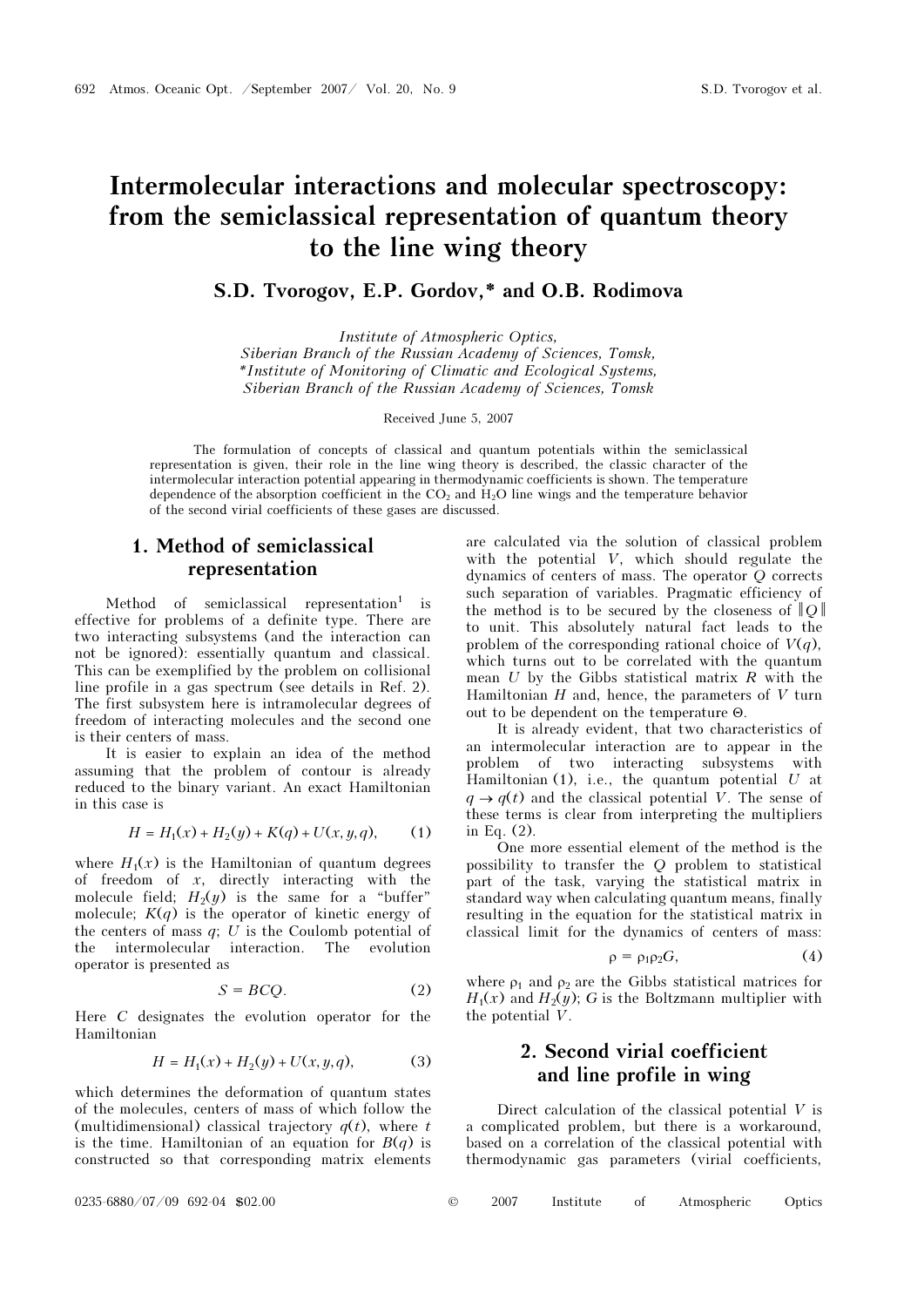The virial coefficient expressed via  $V$  immediately follows statistical sum calculating by Eq. (4). Transfer constants are calculated via quantum means of the operators dependent only on  $q$ , and further application of Eq.  $(2)$  leaves the only dependence on V (after mention the Liuville theorem).

Asymptotic assessment of the quantum correlation function of dipole moment along with the method of semiclassical representation allow the periphery of spectral line profile to be described in the form<sup>2</sup>

$$
\kappa(\omega) \sim D \frac{1}{\tilde{r}} \int_{0}^{r_s} \frac{e^{-V(r)/kT}}{\sqrt{\tilde{r}^2 - r^2}} r dr \qquad (5)
$$

with an accuracy to known multiplier  $\kappa(\omega)$  being the  $\omega$ -radiation absorption coefficient of  $\omega_0$ -centered with an accuracy to if<br>the  $\omega$ -radiation absorpispectral line;  $\tilde{r}(\omega, \omega_0)$ spectral line;  $\tilde{r}(\omega,\omega_0)$  is the root of equation  $E'' - E' = \hbar \omega$ , where E'' and E' are the eigenvalues of Hamiltonian (3), corresponding to the spectral line  $(h$  is the Planck constant). As it follows from the definition, an explicit view of Eq. (5) determines the quantum potential. When V is considered as central (k is the Boltzmann constant),  $q \rightarrow r$  is the distance between molecules; D depends (in a sufficiently complicated way) on all the Hamiltonians participating in the problem. An applicability condition of Eq. (5) is  $|\omega - \omega_0| \gg \gamma$ , where  $\gamma$  is the line halfwidth. een molecules; *D* dependicated way) on all the Hande problem. An applicability  $-\omega_0$   $\gg \gamma$ , where  $\gamma$  is the Calculation of *D* and  $\tilde{r}$ 

Calculation of D and  $\tilde{r}$  supposes preliminary solution of the Lippmann–Schwinger equation with all quantum details, which is hardly possible with an acceptable spectroscopic accuracy. Therefore, Equation (5) is interpreted as an approximation equation, allowing classical and quantum potentials to be restored from experimental values of absorption coefficients. Details of the solution of the corresponding inverse problem are thoroughly discussed (and illustrated) in Refs. 2–4 (and their references).

The above facts give a possibility to compare values obtained in independent experiments, i.e., the classical potential of intermolecular interaction, determined from the temperature dependence of the second virial coefficient, and spectral data on absorption coefficients at different temperatures. The quantum potential  $U$  in the last case is considered as temperature independent. In addition, the integral multiplier in Eq. (5) essentially determines the dependence of absorption coefficient on the temperature and pressure.

### 3. 4.3  $\mu$ m band of  $CO<sub>2</sub>$

The classical potential  $V$  for  $CO<sub>2</sub>$  molecule at a standard temperature was approximated by the Lennard– Jones potential with parameters, thermodynamically measured at this temperature.<sup>5</sup> Parameters of the quantum potential at a given classical potential was

recovered in Refs. 2–4 from the measured<sup>6,7</sup> absorption coefficient in a wing of the 4.3 μm band. The quantum coefficient was further considered as invariable; parameters of the classical potential were found from experimental values of absorption coefficients at other temperatures, thus being temperature dependent. Further, using the classical potential obtained from the analysis of absorption coefficient in line wings, the second virial coefficient was calculated:

$$
B(T) = -\frac{2\pi N_0}{3kT} \int_{0}^{\infty} e^{-V(R)/(kT)} \frac{dV(R)}{dR} R^3 dR.
$$
 (6)

The obtained temperature dependence of the virial coefficient is shown in Fig. 1 together with experimental data on this parameter. Figure 2 shows the quantum potential.



Fig. 1. The second virial coefficient, calculated with the classical potential of intermolecular interaction, obtained from the data on  $CO<sub>2</sub>$  absorption coefficient in the 4.3  $\mu$ m band, in comparison with the experimental $1^{12-14}$  data.



Fig. 2. Approximations of the quantum potential of interaction  $\Delta E \sim \Delta \omega = (C/R)^a$ , used in calculation of CO<sub>2</sub> absorption coefficient near 4.3 μm.

# 4. 8–12 µm range in the water vapor spectrum

Available potentials, tested in Ref. 8, did not give a good description of absorption coefficient in terms of the quasistatic variant of the line wing theory. Therefore, new parameters of the quantum potential<sup>8</sup>  $U(r, Ω)$  (Ω are the angular variables characterizing molecule orientation), specified in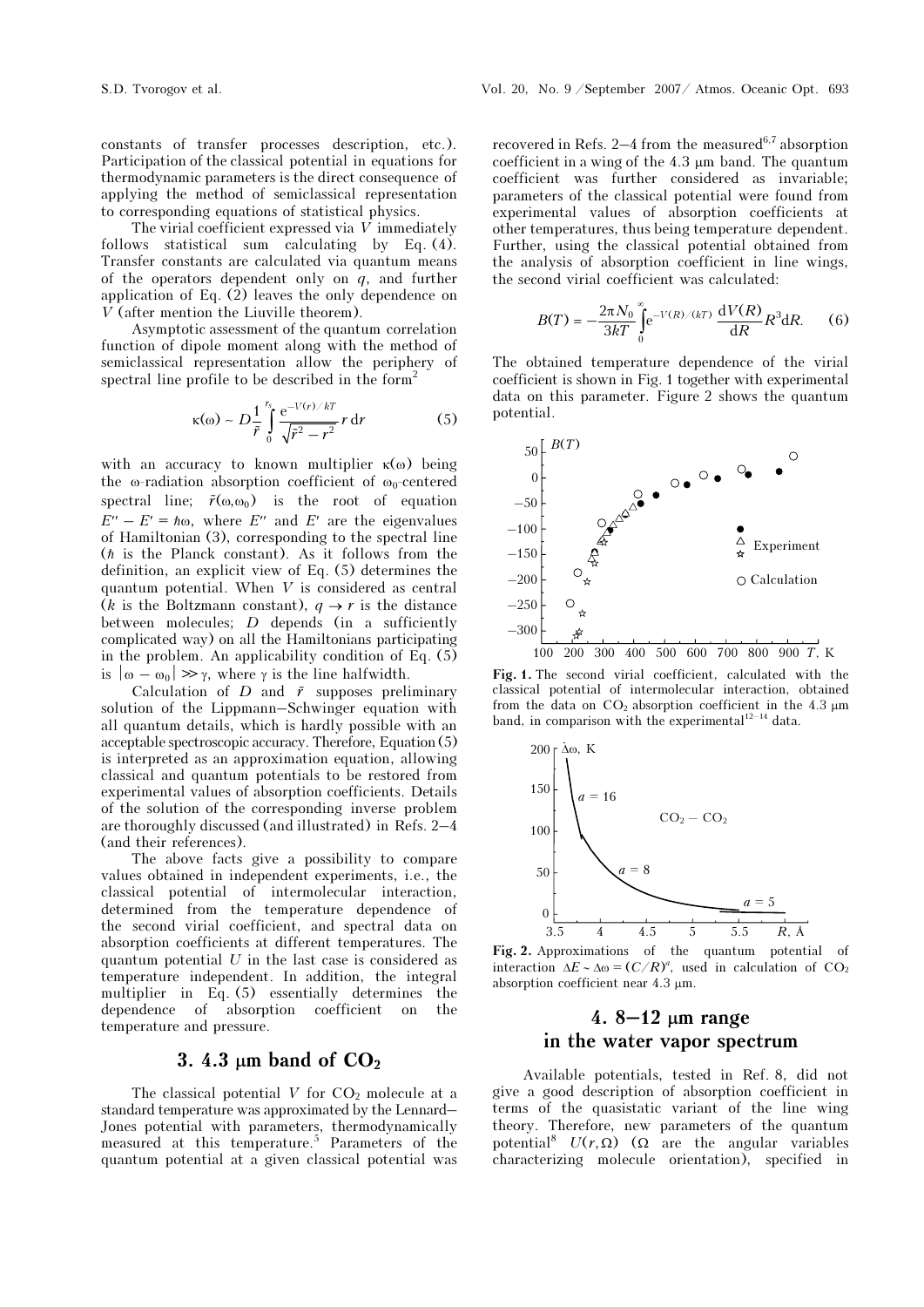analytical form, were found from the condition of proper description of experimental data on  $H_2O$ absorption coefficient within a range  $300-1100$  cm<sup>-1</sup> at  $T = 296$  K. This potential was used in Ref. 8 for calculation of the second virial coefficient.

Note, that our actions according to the scheme, described in Section 3, have resulted in the classical potential, which does not allow data description by temperature dependences of the second virial coefficient (Fig. 3). The reason can well be an additional physical factor, existing for the wing of the  $H_2O$  molecule rotational band,<sup>2,15</sup> i.e., the effect of spatial dispersion of the imaginary part of dielectric permittivity, which is of high interest. Changes appear already in the definition itself of the absorption coefficient and result in the additional multiplier  $\Phi(\omega)$  in Eq. (5).



Fig. 3. The second virial coefficient for water vapor as a function of temperature: × corresponds to calculated data from Ref. 8;  $\bullet$  is the data,<sup>9</sup> calculated with the temperature dependent Lennard–Jones potential; ∗ and <sup>ο</sup> correspond to experimental data from Refs.  $10$  and  $11$ ;  $\_\_$ is the data, calculated by the scheme from Section 3.

In other words, the data on potentials of intermolecular interactions are to be obtained by the previous scheme, but from the function  $\kappa/\Phi$ . Unfortunately, the present model<sup>15</sup> ensures only rather qualitative elements Φ. The question of whether some information about this value can be found is of interest as an argument for existing of the discussed effect itself.

The only qualitative analysis is oriented to the most common model elements. According to the model, the additional multiplier  $\Phi \rightarrow 1$  with the temperature decrease; therefore, being determined at the lowest "experimental" temperature and with V from the virial coefficient, it is expected to be the closest to the real one. If then to calculate with such Φ the absorption coefficient (5) at a higher temperature (with the corresponding V), then  $\Phi$  can be presented as the ratio of the experimental absorption coefficient to the previous estimate. According to the model,  $\Phi$  < 1. This is demonstrated by curve 1 in Fig. 4.

As an alternative variant, quantum potential is obtained from the absorption coefficient at a high temperature, which gives curve 2 in Fig. 4. In fact

this evidences an essential role of the quantum potential, that is not surprising, as it formalizes the Fermi golden rule.



Fig. 4. <sup>Φ</sup> definition in the absorption coefficient due to the effect of spatial dispersion of the imaginary part of dielectric permittivity as the ratio of experimental and calculated absorption coefficients, obtained at 296 and 430 K at different quantum and classical potentials.

Return to the "spectroscopic" second virial coefficient (considering the 8–12 μm range) for water molecules, calculated in Ref. 8. The used method virtually ignores the difference between quantum and Return to the "spectroscopic" secon<br>coefficient (considering the 8–12  $\mu$ m range) f<br>molecules, calculated in Ref. 8. The used<br>virtually ignores the difference between quan<br>classical potentials: when calculating  $\tilde{r}(\omega$ classical potentials: when calculating  $\tilde{r}(\omega,\omega_0)$  analog, the model potential is selected so that to describe the spectral (throughout the considered range) absorption coefficient for 296 K, and then the same potential is used both in the Boltzmann multiplier and in constructing the temperature dependence of the second virial coefficient. This dependence is in a good agreement with data for sufficiently high temperature, but has some noticeable difference with those for the "initial" temperature 296 K (see Fig. 3).

The results of Ref. 8 are quite interesting in a (possibly) some unexpected sense. The analysis of the used resolvent conversion method from the viewpoint of mathematically exact perturbation theory convinces that its use is virtually equivalent to classical description of the molecule rotation. A relative success of Ref. 8 can be evident of possible efficiency of such approximation in the theory of rotational lines profile.

#### Conclusion

The method of semiclassical representation, being valuable for the theory of periphery of spectral line profile, is applicable for calculation of thermodynamic parameters of a medium. This fact allows a discussion of a correlation between spectroscopic and thermodynamic parameters, comparing results of completely independent experiments. In its turn, this gives, firstly, a good chance to test approximations of the theory of line profiles and, secondly, to essentially simplify calculations for recovering the classical potential from the temperature dependence of the second virial coefficient, using the classical approximation for rotational degrees of freedom when